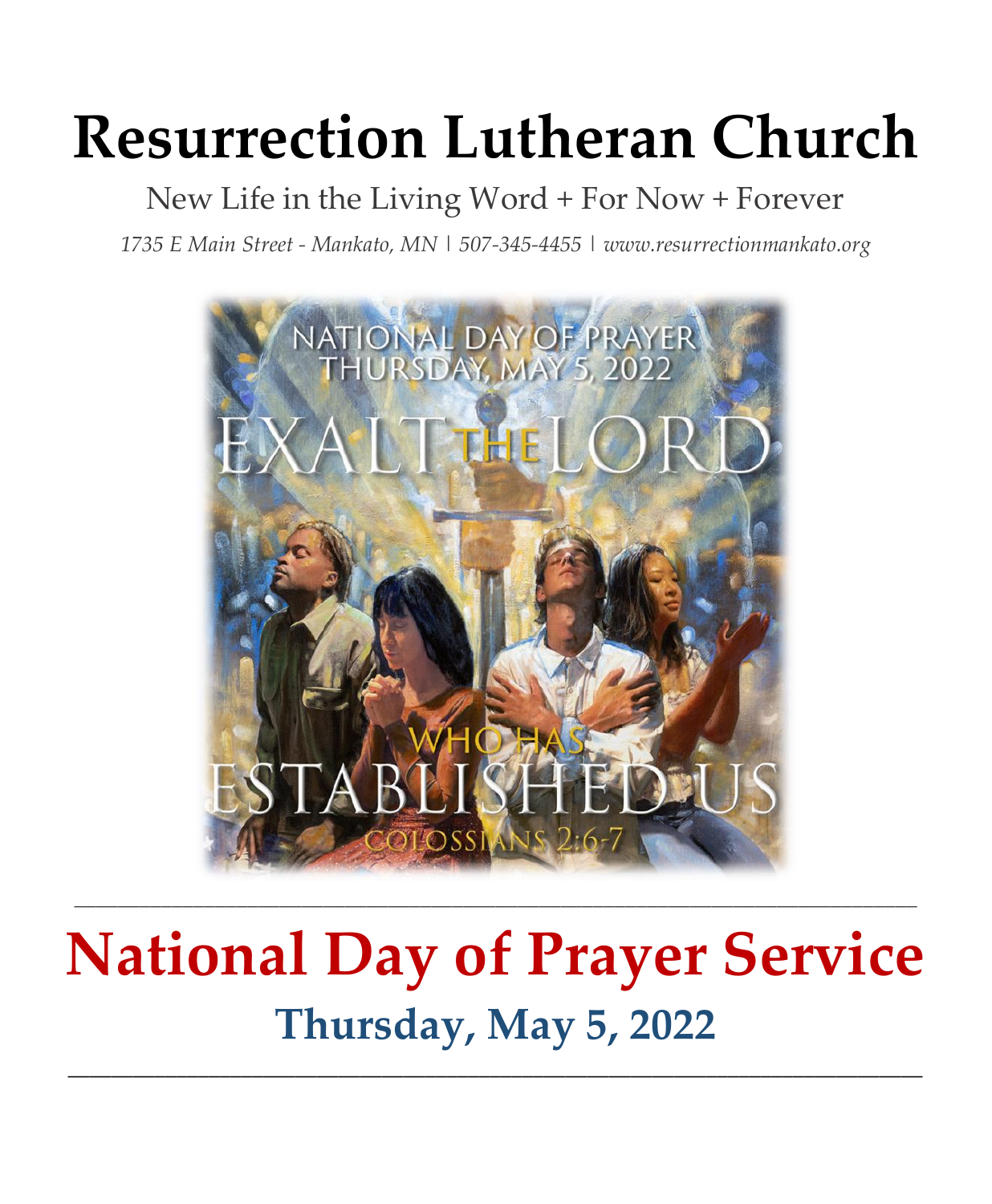*Americans from all walks of life will gather today to lift up our country for the National Day of Prayer. Our nation has endured a year marked by tragedy and pain, but we know prayer has carried us through these days and the hand of God will move us into a brighter future. Rev. Billy Graham stood on the capitol steps in February of 1952 and called for congress and the president to establish a day of prayer. By April of that year, President Truman signed the legislation into public law. For over seven decades, the efforts of the National Day of Prayer Task Force have mobilized Americans to observe the National Day of Prayer in all 50 states and in U.S. territories to pray for those who lead and those in need in our nation.*

#### **PRELUDE**

**WELCOME**…………………………………………………………*Rev. Aaron Deutsch*

#### **NATIONAL ANTHEM**

Oh, say, can you see, by the dawn's early light, What so proudly we hail'd at the twilight's last gleaming? Whose broad stripes and bright stars, thro' the perilous fight, O'er the ramparts we watch'd, were so gallantly streaming? And the rockets' red glare, the bombs bursting in air, Gave proof thro' the night that our flag was still there. O say, does that star-spangled banner yet wave O'er the land of the free and the home of the brave?

#### **PLEDGE OF ALLEGIANCE**

#### **PLEDGE TO THE CHRISTIAN FLAG**

I pledge allegiance to the Christian Flag and to the Savior for whose kingdom it stands. One brotherhood, uniting all mankind, in service and love.

#### **READINGS**

<sup>1</sup>First of all, I urge that supplications, prayers, intercessions, and thanksgivings be made for all people, <sup>2</sup>for kings and all who are in high positions, that we may lead a peaceful and quiet life, godly and dignified in every way. <sup>3</sup>This is good, and it is pleasing in the sight of God our Savior, 4who desires all people to be saved and to come to the knowledge of the truth. *(1 Timothy 2:1-4)*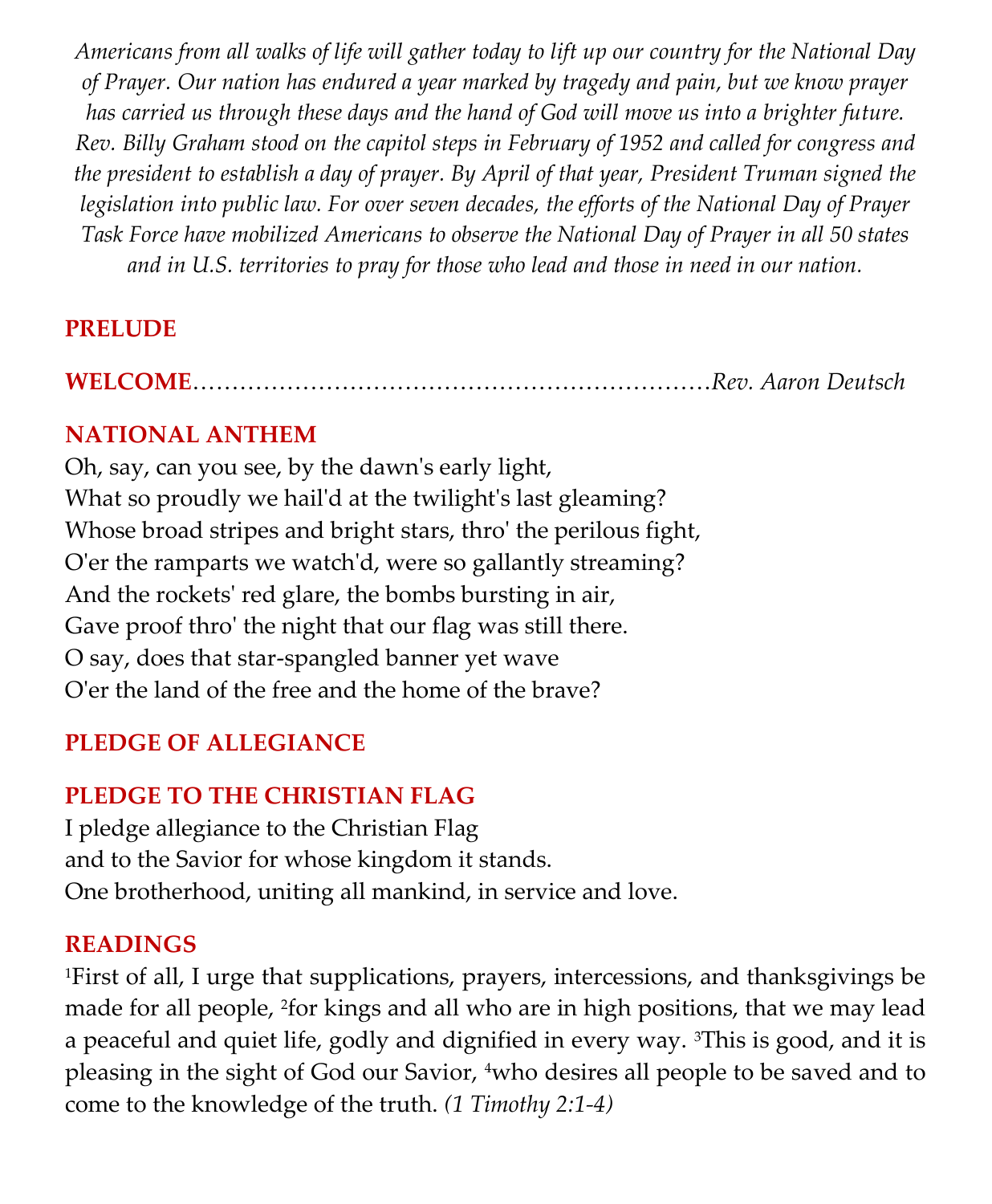<sup>14</sup>If my people who are called by my name humble themselves, and pray and seek my face and turn from their wicked ways, then I will hear from heaven and will forgive their sin and heal their land. 15Now my eyes will be open and my ears attentive to the prayer that is made in this place. 16For now I have chosen and consecrated this house that my name may be there forever. My eyes and my heart will be there for all time. *(2 Chronicles 7:14-16)*

<sup>4</sup>He shall judge between the nations, and shall decide disputes for many peoples; and they shall beat their swords into plowshares, and their spears into pruning hooks; nation shall not lift up sword against nation, neither shall they learn war anymore. 5O house of Jacob, come, let us walk in the light of the Lord. *(Isaiah 2:4-5)*

#### **PRAYER OF CONFESSION**

L: Eternal God, before you nations rise and fall. Help us to repent our country's wrong, and to choose your way of reunion and renewal.

#### **C: Great God, renew this nation.**

L: Give us a glimpse of the Kingdom you are bringing to earth, where death and violence and hunger will be no more, and where all nations gather in the light of your presence.

#### **C: Great God, renew this nation.**

L: Teach us peace, that we may plow up battlefields and pound weapons into building tools, and learn to talk across old boundaries as brothers and sisters in your love.

#### **C: Great God, renew this nation.**

L: Talk sense to us, so that we may wisely end all prejudices, and may put a stop to injustice and cruelty, which divides or wounds the human family.

#### **C: Great God, renew this nation.**

L: Draw us together as one people who do your will, so that we may be a light to our nation, leading the way to your promised kingdom, which is even now coming among us.

#### **C: Great God, renew this nation.**

L: Great God, eternal Lord…

**C: show us there is no law or liberty apart from you; and let us serve you wholeheartedly, as your devoted followers, through Christ our Lord. Amen.**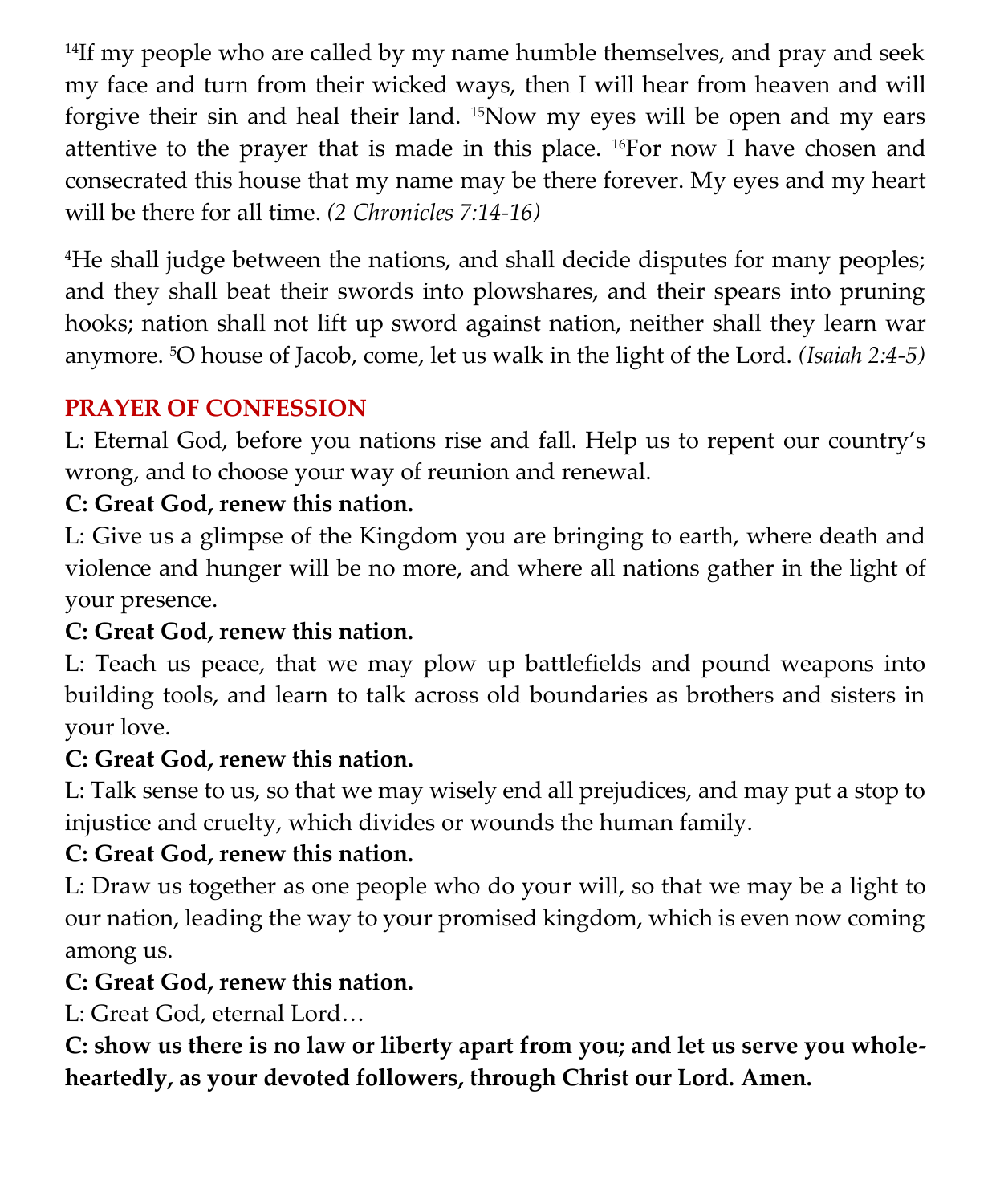#### **2022 PRAYER FOR THE NATION** *(see bulletin pamphlet insert)*

#### **NATIONAL PETITION AND HYMN FOR GOVERNMENT**

*<sup>28</sup>And all Israel heard the judgment that the king had rendered, and they stood in awe of him, because they perceived the wisdom of God was in him to do justice. (1 Kings 3:28)*

#### **HYMN: GOD OF OUR FATHERS**

God of our fathers, whose almighty hand Leads forth in beauty all the starry band Of shining worlds in splendor through the skies: Our grateful songs before your throne arise.

Refresh your people on their toilsome way; Lead us from night to never ending day; Fill all our lives with love and grace divine, And glory, laud, and praise be ever thine.

#### **NATIONAL PETITION AND HYMN FOR MILITARY**

*<sup>6</sup>Be strong and courageous. Do not fear or be in dread of them, for it is the Lord your God who goes with you. He will not leave you or forsake you. (Deuteronomy 31:6)* 

#### **HYMN: BATTLE HYMN OF THE REPUBLIC**

Mine eyes have seen the glory of the coming of the Lord; He is trampling out the vintage where the grapes of wrath are stored; He has loosed the fateful lightning of his terrible swift sword: God's truth is marching on. Glory, glory! Hallelujah! Glory, glory! Hallelujah! Glory, glory! Hallelujah! His truth is marching on!

In the beauty of the lilies Christ was born across the sea, With a glory in his bosom that transfigures you and me. As he died to make men holy, let us live to make all free, While God is marching on.

Glory, glory! Hallelujah! Glory, glory! Hallelujah! Glory, glory! Hallelujah! His truth is marching on!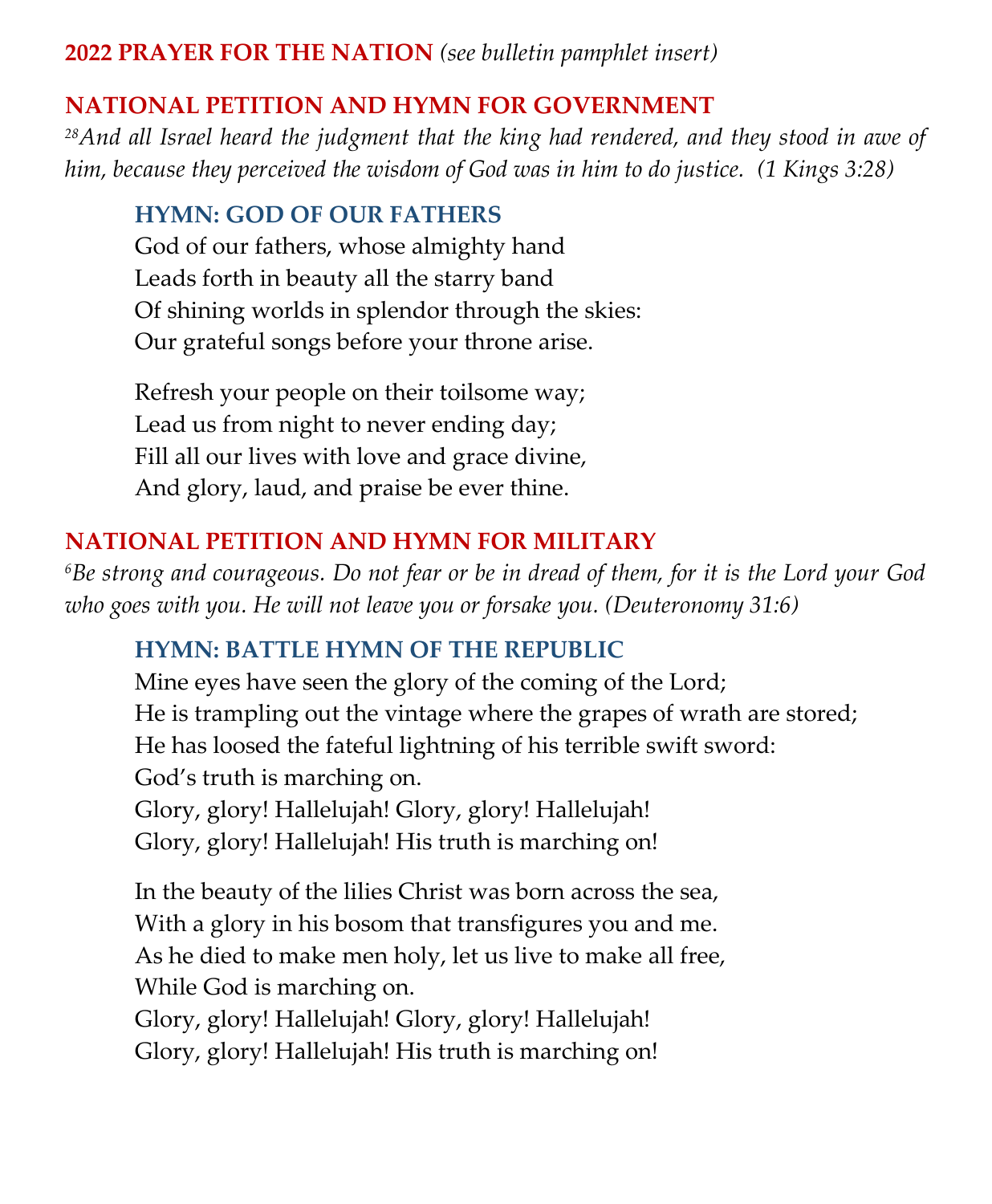#### **NATIONAL PETITION AND HYMN FOR MEDIA**

*<sup>8</sup>Finally, brothers, whatever is true, whatever is honorable, whatever is just, whatever is pure, whatever is lovely, whatever is commendable, if there is any excellence, if there is anything worthy of praise, think about these things. (Philippians 4:8)*

#### **HYMN: CHILDREN OF THE HEAVENLY FATHER**

Children of the heave'nly Father safely in his bosom gather; Nestling bird nor star in heaven such a refuge e'er was given.

Neither life nor death shall ever from the Lord his children sever, For to them his grace revealing, he turns sorrow into healing.

#### **NATIONAL PETITION AND HYMN FOR BUSINESS**

*<sup>15</sup>I will abundantly bless her provisions; I will satisfy her poor with bread. (Psalm 132:15)*

#### **HYMN: MY COUTRY, TIS OF THEE**

My country, tis' of thee, Sweet land of liberty, Of thee I sing: Land where my fathers died, Land of the pilgrim's pride, From every mountain side let freedom ring.

Our fathers' God, to Thee, Author of Liberty, To Thee we sing; Long may our land be bright with freedom's holy light; Protect us by Thy might, Great God, our King.

#### **NATIONAL PETITION AND HYMN FOR EDUCATION**

*<sup>1</sup>Blessed is the man who walks not in the counsel of the wicked, nor stands in the way of sinners, nor sits in the seat of scoffers; 2but his delight is in the law of the Lord, and on his law he meditates day and night.* (Psalm 1:1-2)

#### **HYMN: AMERICA THE BEAUTIFUL**

O beautiful for spacious skies, For amber waves of grain, For purple mountain majesties above the fruited plain! America! America! God shed His grace on thee, And crown thy good with brotherhood from sea to shining sea!

O beautiful for heroes proved, In liberating strife, Who more than self their country loved, and mercy more than life! America! America! God mend thine every flaw, Confirm thy soul in self control, Thy liberty in law.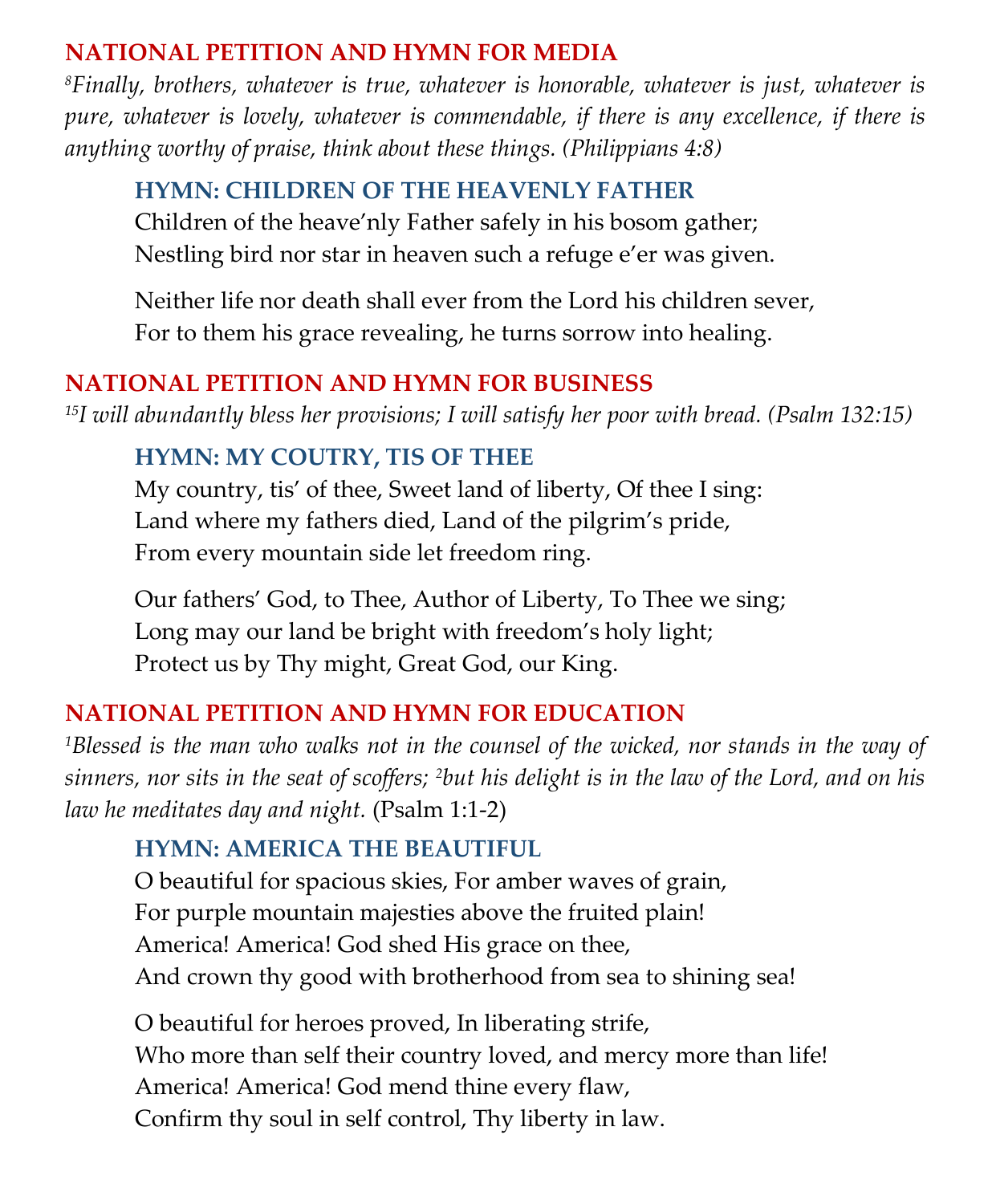#### **NATIONAL PETITION AND HYMN FOR CHURCH**

*<sup>10</sup>The fear of the Lord is the beginning of wisdom, and the knowledge of the Holy One is insight. (Proverbs 9:10)*

#### **HYMN: THE CHURCH'S ONE FOUNDATION**

The Church's one foundation Is Jesus Christ, her Lord; She is his new creation By water and the Word From heav'n he came and sought her to be his holy bride; With his own blood he bought her, And for her life he died

Tho' with a scornful wonder the world sees her oppressed, By schisms rent asunder, by heresies distressed, Yet saints their watch are keeping; their cry goes up, "How long?" And soon the night of weeping shall be the mourn of song.

#### **NATIONAL PETITION AND HYMN FOR FAMILY**

*<sup>25</sup>If a house is divided against itself, that house cannot stand.* (Mark 3:25)

#### **HYMN: FAITH OF OUR FATHERS**

Faith of our fathers, living still in spite of dungeon, fire, and sword Oh, how our hearts beat high with joy whene'er we hear that glorious word! Faith of our fathers, holy faith, we will be true to thee till death.

Faith of our fathers! We will love both friend and foe in all our strife; Proclaim thee, too, as love knows how, by kindly words and virtuous life: Faith of our fathers, holy faith, we will be true to thee till death.

**PATRIOTIC SOLO:** Let There Be Peace on Earth………………..*Rev. Aaron Deutsch*

#### **SILENT REFLECTION AND PETITIONS**

#### **THE LORD'S PRAYER**

**C: Our Father, who art in heaven, hallowed be thy name, thy kingdom come, thy will be done, on earth as it is in heaven. Give us this day our daily bread; and forgive us our trespasses, as we forgive those who trespass against us; and**